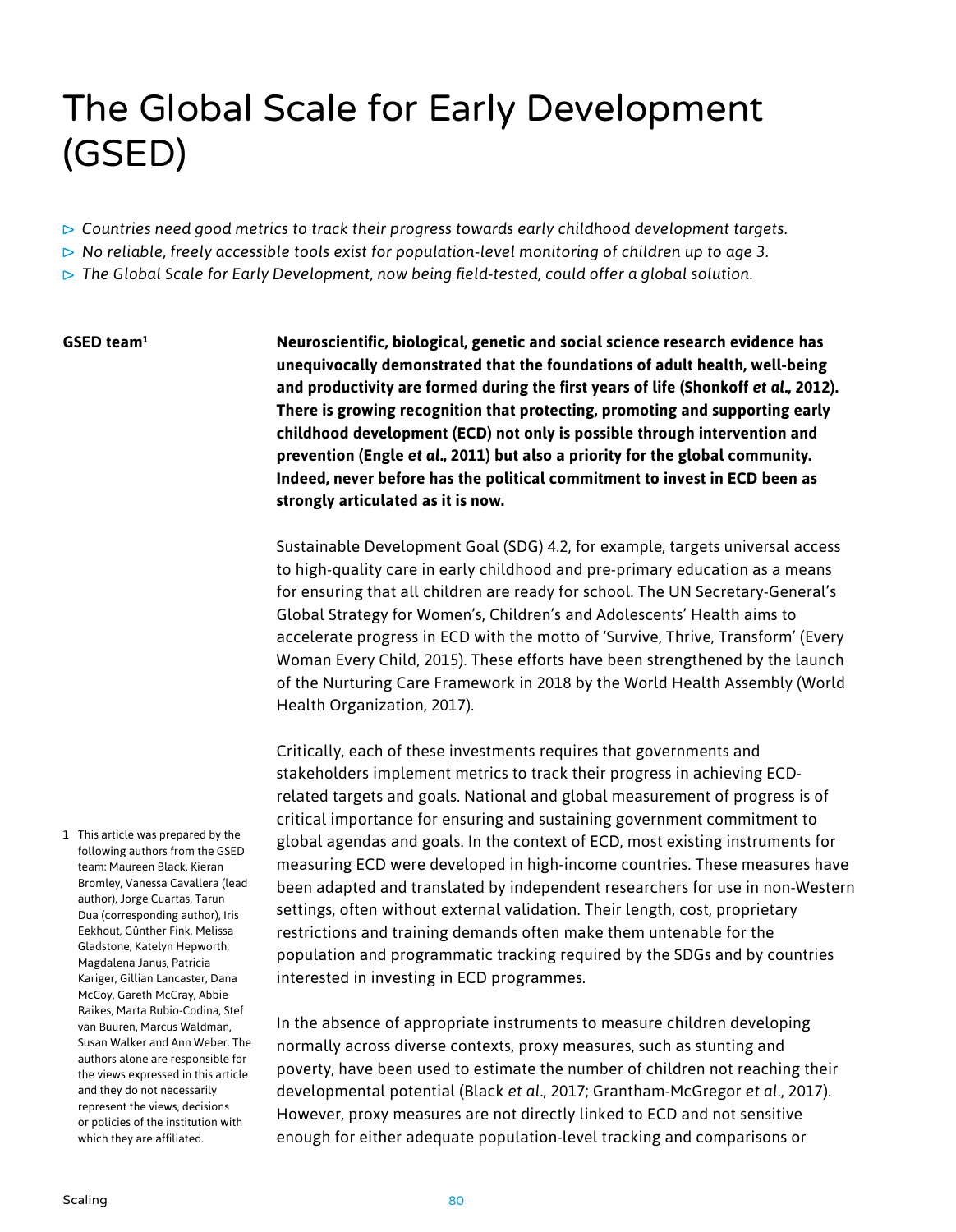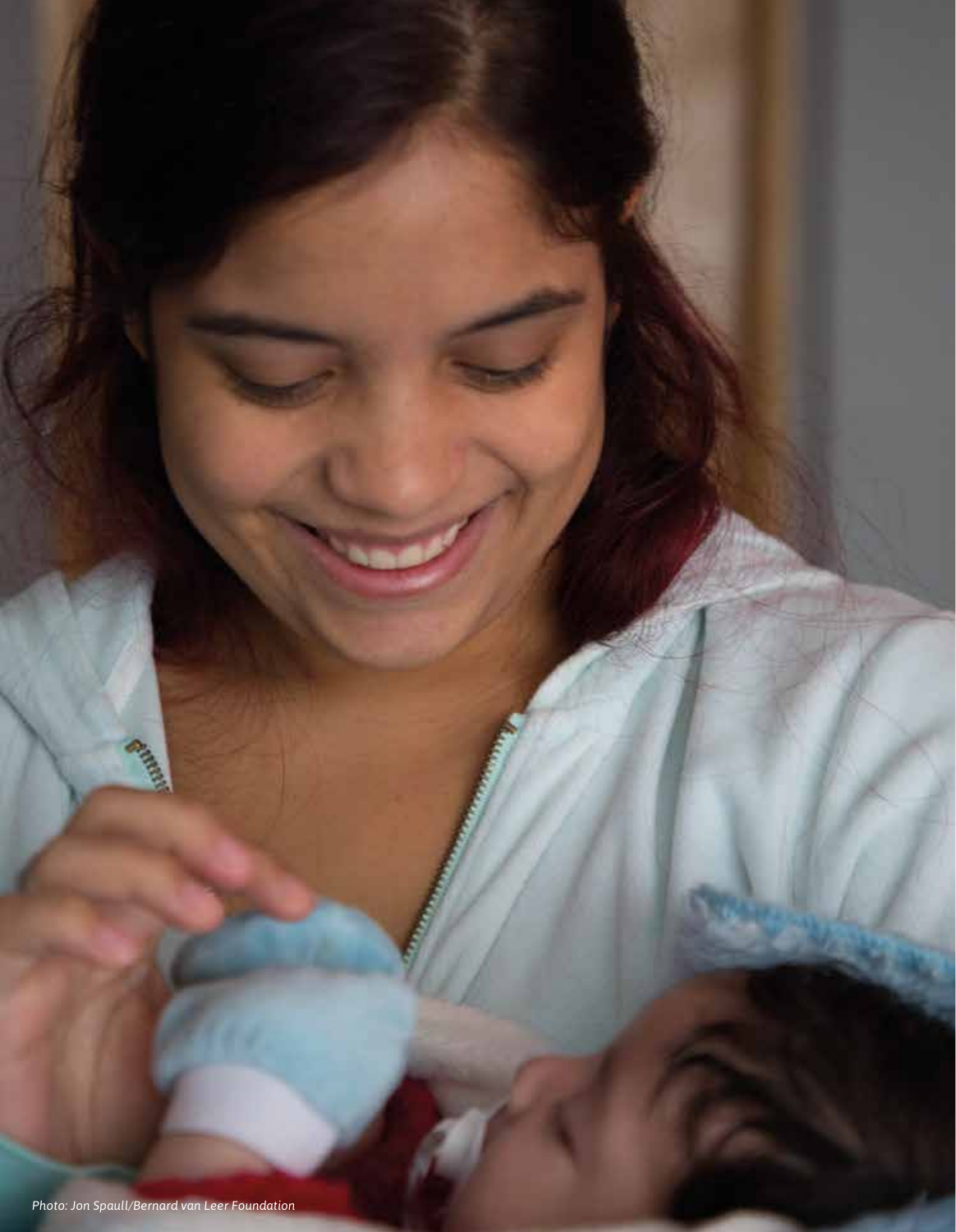programmatic evaluation. Therefore, additional measures of ECD that can be applied globally at population and/or programmatic levels are needed.

## What is the Global Scale for Early Development?

The Global Scale for Early Development (GSED) aims to fill this gap through the development of two internationally standardised and validated measurement instruments for the assessment of ECD for children under age 3 years at population (short form) and programmatic (long form) levels.2

The instruments are being developed by a multidisciplinary team led by the World Health Organization. This work represents the harmonisation of three already existing efforts: the Infant and Young Child Development group, the Caregiver Reported Early Development Instruments group, and the Global Child Development Group (McCoy *et al.*, 2016; Richter *et al.*, in press).

Both GSED instruments are constructed from a common item bank (see box for detailed methodology). The first is a short, caregiver-report instrument intended for population-level measurement to:

- assess and map child development status globally
- draw attention to populations most in need of support, including monitoring the impact of humanitarian emergencies and other crises
- track trajectories of child development over time at a population level, and
- monitor benefits of national-level policies and programming.

The second is a longer instrument for programme evaluation that combines direct assessment and caregiver report to quantify the impact of an intervention on early developmental outcomes. Both forms are developed to be culturally neutral (they can be used globally, with minimal adaptation beyond translation, and relevant across different contexts); easy to administer; open access and freely available; acceptable and understandable to caregivers and children; and easily interpretable by policymakers and programme personnel.

The instruments are designed to be holistic measures of ECD, to be interpreted at the population or group level. They are not intended for individual diagnosis of children nor for individual screening. The data collected with GSED will provide the conceptual and empirical basis for the future development of 'norms' that can be used to monitor the proportion of children who are developmentally on track.

'Additional measures of early childhood development that can be applied globally at population and/ or programmatic levels are needed.'

2 The authors gratefully acknowledge the support provided by the Bill and Melinda Gates Foundation for the development of GSED and its field testing.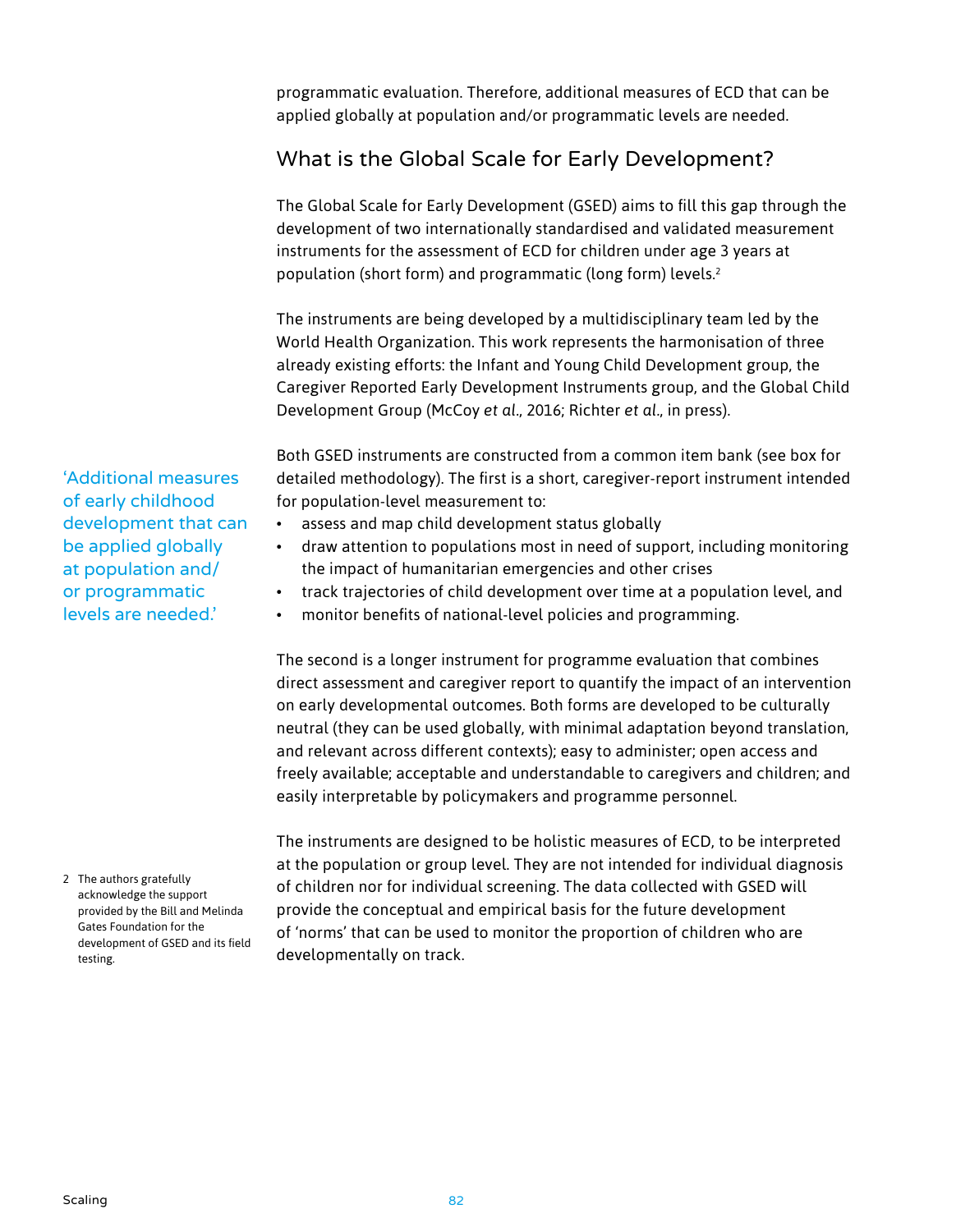### Methodology: how the GSED scale and instruments were created

The GSED team developed the target product profile describing the expected aims, uses, and validity and reliability standards of the final instruments. The item bank was constructed based on the previously gathered cross-sectional and longitudinal data by the three different efforts including data from 51 cohorts in low- and middle-income countries using 22 established ECD instruments (with 2275 different developmental items) representing over 73,000 anonymised children with 109,079 assessments.

Over several iterations of independent judgements from six subject matter experts, a mapping process (Lancaster *et al.*, 2018) was implemented to develop bridges between existing ECD instruments by linking similar items across instruments into 'equate groups'. In a subsequent statistical modelling step, the fit of two statistical models was compared to the combined dataset: (a) a Two-Parameter (2PL) Logistic Item Response model; and (b) a Rasch model. The results of the two approaches were comparable.

Given its interpretability and theoretical and computational parsimony, a unidimensional Rasch model was ultimately selected. For each instrument, subject matter experts then reviewed the items that fitted this Rasch model for inclusion in the GSED, based on each item's age and domain representation, feasibility, and developmental and cultural appropriateness. This full set of GSED items will be further examined in a subsequent fieldtesting phase.

Given the properties of the Rasch model, the scores from the GSED are intended to represent a single, continuous, latent trait of ECD, which we are terming a developmental D-score (Jacobusse *et al.*, 2006; Jacobusse and van Buuren, 2007; van Buuren, 2014). This D-score can be standardised by age to create a Development-for-Age Z-score (DAZ), which is similar to anthropometric measures such as Height-for-Age Z-score (HAZ) and Weightfor-Age Z-score (WAZ), and which could be used to compare children's development across diverse global contexts.

An advantage of an IRT/Rasch based approach, which will be further explored in field testing, is that tablet-based adaptive testing can be implemented. Initial simulations show great promise in considerably reducing participant and administrative burden while maintaining test reliability.

'Three countries have been identified for field testing and other countries and additional funding opportunities are being explored.'